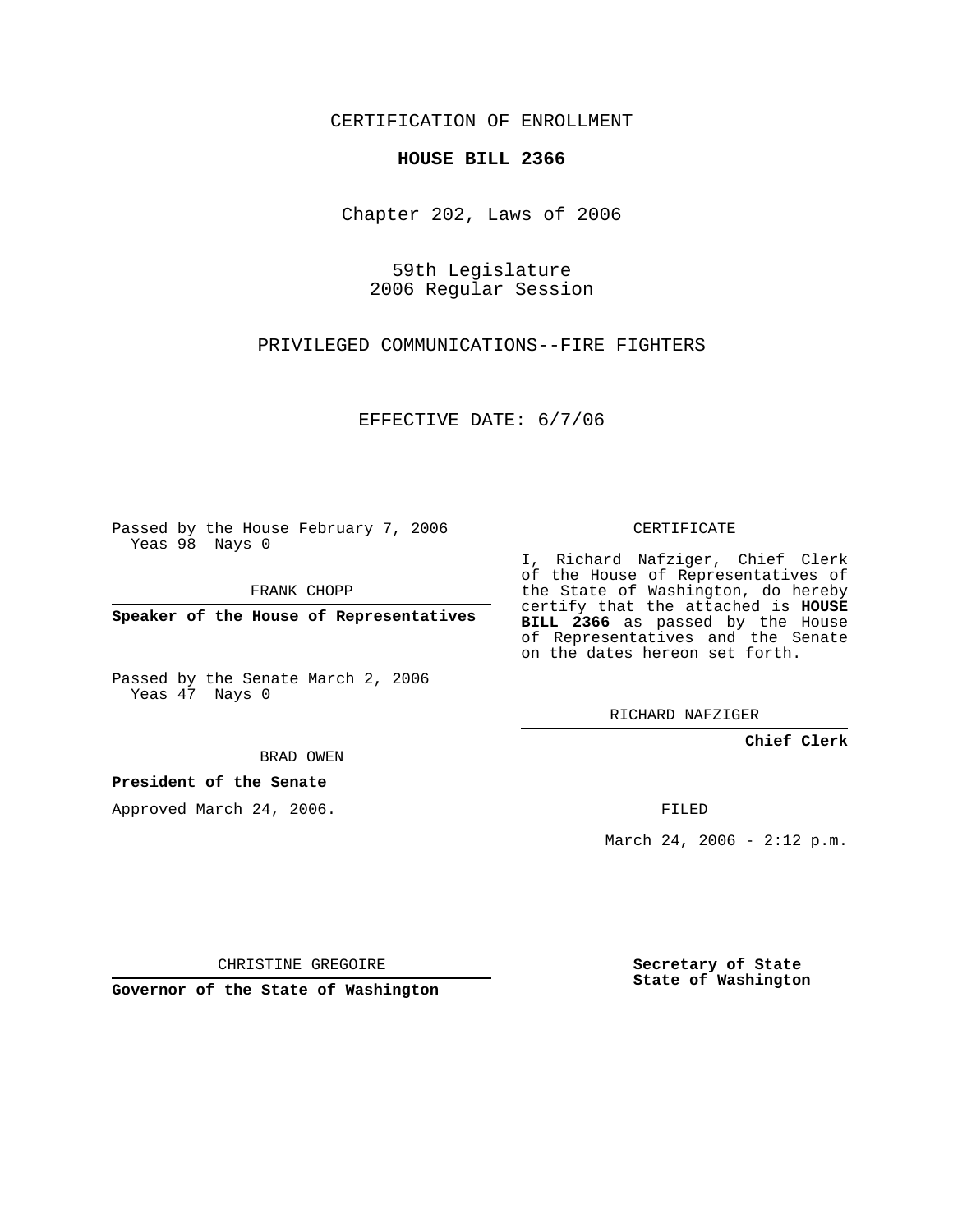## **HOUSE BILL 2366** \_\_\_\_\_\_\_\_\_\_\_\_\_\_\_\_\_\_\_\_\_\_\_\_\_\_\_\_\_\_\_\_\_\_\_\_\_\_\_\_\_\_\_\_\_

\_\_\_\_\_\_\_\_\_\_\_\_\_\_\_\_\_\_\_\_\_\_\_\_\_\_\_\_\_\_\_\_\_\_\_\_\_\_\_\_\_\_\_\_\_

Passed Legislature - 2006 Regular Session

## **State of Washington 59th Legislature 2006 Regular Session**

**By** Representatives B. Sullivan, Appleton, Moeller, Buck, Haler, Fromhold, Ericks, Strow, Simpson, Campbell and Ormsby

Prefiled 12/22/2005. Read first time 01/09/2006. Referred to Committee on Judiciary.

 AN ACT Relating to privileged communications by fire fighters; and amending RCW 5.60.060.

BE IT ENACTED BY THE LEGISLATURE OF THE STATE OF WASHINGTON:

 **Sec. 1.** RCW 5.60.060 and 2005 c 504 s 705 are each amended to read as follows:

 (1) A husband shall not be examined for or against his wife, without the consent of the wife, nor a wife for or against her husband without the consent of the husband; nor can either during marriage or afterward, be without the consent of the other, examined as to any communication made by one to the other during marriage. But this exception shall not apply to a civil action or proceeding by one against the other, nor to a criminal action or proceeding for a crime committed by one against the other, nor to a criminal action or proceeding against a spouse if the marriage occurred subsequent to the filing of formal charges against the defendant, nor to a criminal action or proceeding for a crime committed by said husband or wife against any child of whom said husband or wife is the parent or guardian, nor to a proceeding under chapter 70.96A, 70.96B, 71.05, or 71.09 RCW: PROVIDED, That the spouse of a person sought to be detained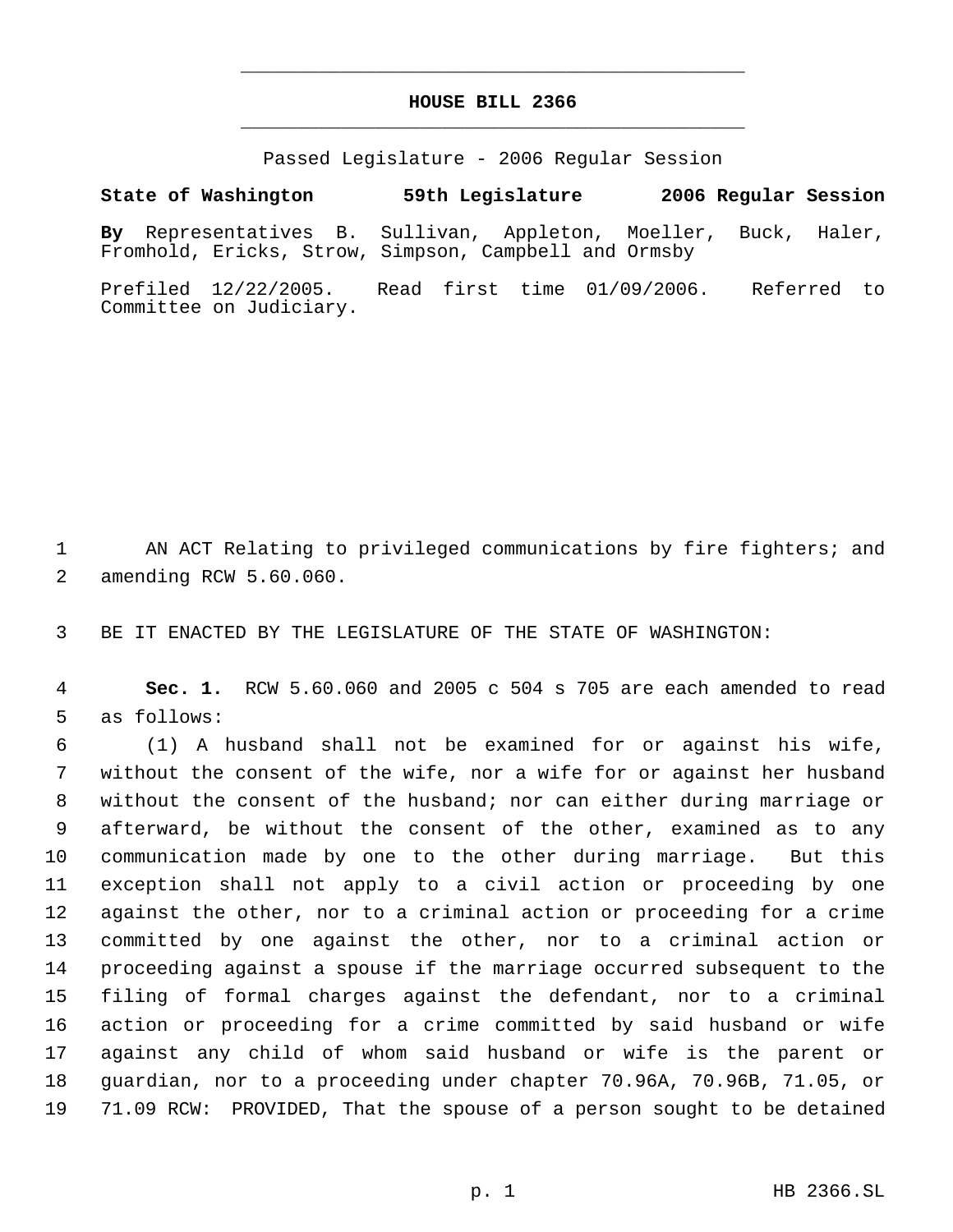under chapter 70.96A, 70.96B, 71.05, or 71.09 RCW may not be compelled to testify and shall be so informed by the court prior to being called as a witness.

 (2)(a) An attorney or counselor shall not, without the consent of his or her client, be examined as to any communication made by the client to him or her, or his or her advice given thereon in the course of professional employment.

 (b) A parent or guardian of a minor child arrested on a criminal charge may not be examined as to a communication between the child and his or her attorney if the communication was made in the presence of the parent or guardian. This privilege does not extend to communications made prior to the arrest.

 (3) A member of the clergy or a priest shall not, without the consent of a person making the confession, be examined as to any confession made to him or her in his or her professional character, in the course of discipline enjoined by the church to which he or she belongs.

 (4) Subject to the limitations under RCW 70.96A.140 or 71.05.360 (8) and (9), a physician or surgeon or osteopathic physician or surgeon or podiatric physician or surgeon shall not, without the consent of his or her patient, be examined in a civil action as to any information acquired in attending such patient, which was necessary to enable him or her to prescribe or act for the patient, except as follows:

 (a) In any judicial proceedings regarding a child's injury, neglect, or sexual abuse or the cause thereof; and

 (b) Ninety days after filing an action for personal injuries or wrongful death, the claimant shall be deemed to waive the physician- patient privilege. Waiver of the physician-patient privilege for any one physician or condition constitutes a waiver of the privilege as to all physicians or conditions, subject to such limitations as a court may impose pursuant to court rules.

 (5) A public officer shall not be examined as a witness as to communications made to him or her in official confidence, when the public interest would suffer by the disclosure.

 (6)(a) A peer support group counselor shall not, without consent of the law enforcement officer or fire fighter making the communication, be compelled to testify about any communication made to the counselor 38 by the officer or fire fighter while receiving counseling. The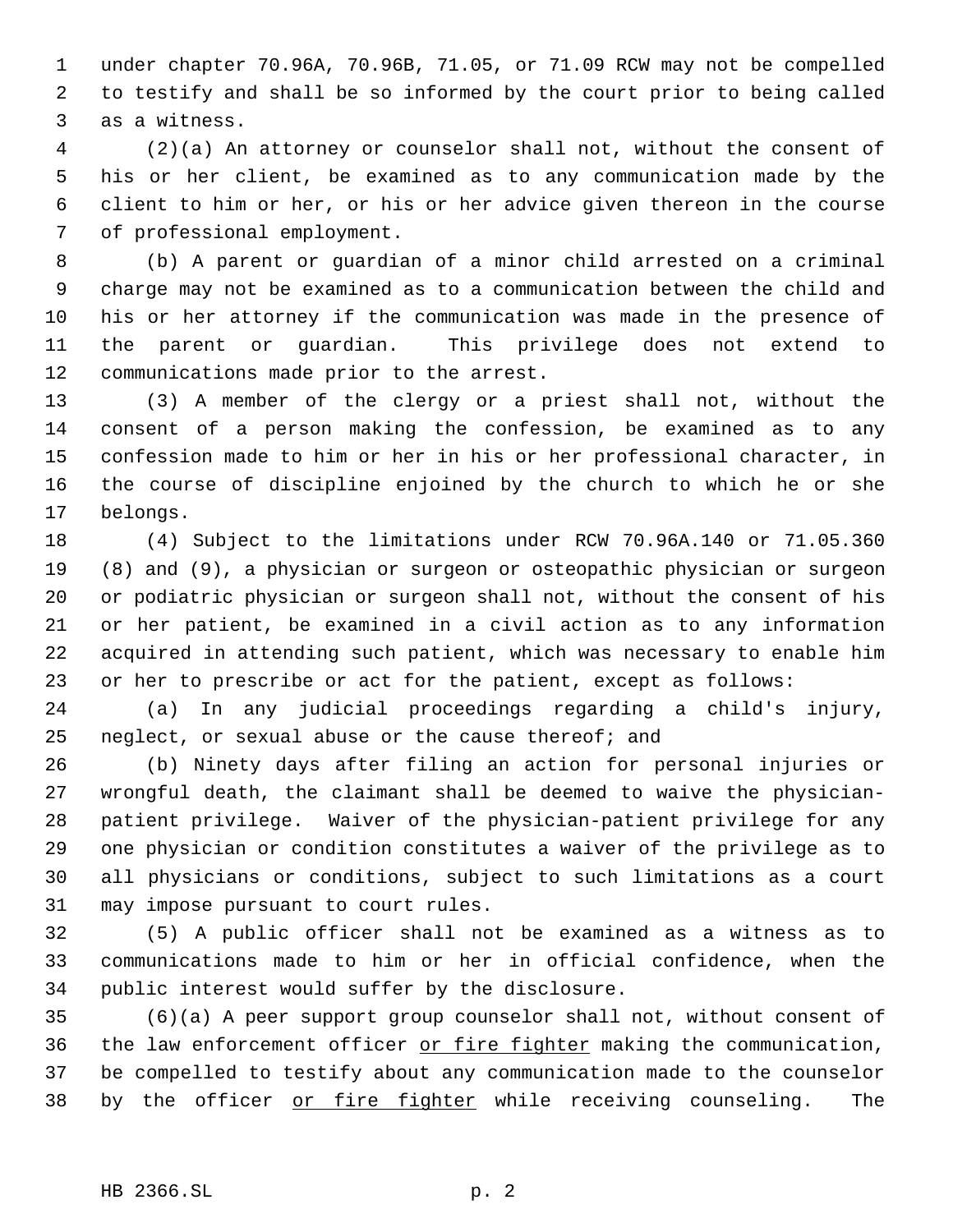1 counselor must be designated as such by the sheriff, police chief, fire 2 chief, or chief of the Washington state patrol, prior to the incident that results in counseling. The privilege only applies when the communication was made to the counselor while acting in his or her capacity as a peer support group counselor. The privilege does not apply if the counselor was an initial responding officer or fire 7 fighter, a witness, or a party to the incident which prompted the delivery of peer support group counseling services to the law 9 enforcement officer or fire fighter.

 (b) For purposes of this section, "peer support group counselor" means a:

12 (i) Law enforcement officer, ((or)) fire fighter, civilian employee 13 of a law enforcement agency, or civilian employee of a fire department, who has received training to provide emotional and moral support and 15 counseling to an officer or fire fighter who needs those services as a 16 result of an incident in which the officer or fire fighter was involved while acting in his or her official capacity; or

 (ii) Nonemployee counselor who has been designated by the sheriff, 19 police chief, fire chief, or chief of the Washington state patrol to 20 provide emotional and moral support and counseling to an officer or fire fighter who needs those services as a result of an incident in 22 which the officer or fire fighter was involved while acting in his or her official capacity.

 (7) A sexual assault advocate may not, without the consent of the victim, be examined as to any communication made by the victim to the sexual assault advocate.

 (a) For purposes of this section, "sexual assault advocate" means the employee or volunteer from a rape crisis center, victim assistance unit, program, or association, that provides information, medical or legal advocacy, counseling, or support to victims of sexual assault, who is designated by the victim to accompany the victim to the hospital or other health care facility and to proceedings concerning the alleged assault, including police and prosecution interviews and court proceedings.

 (b) A sexual assault advocate may disclose a confidential communication without the consent of the victim if failure to disclose is likely to result in a clear, imminent risk of serious physical injury or death of the victim or another person. Any sexual assault